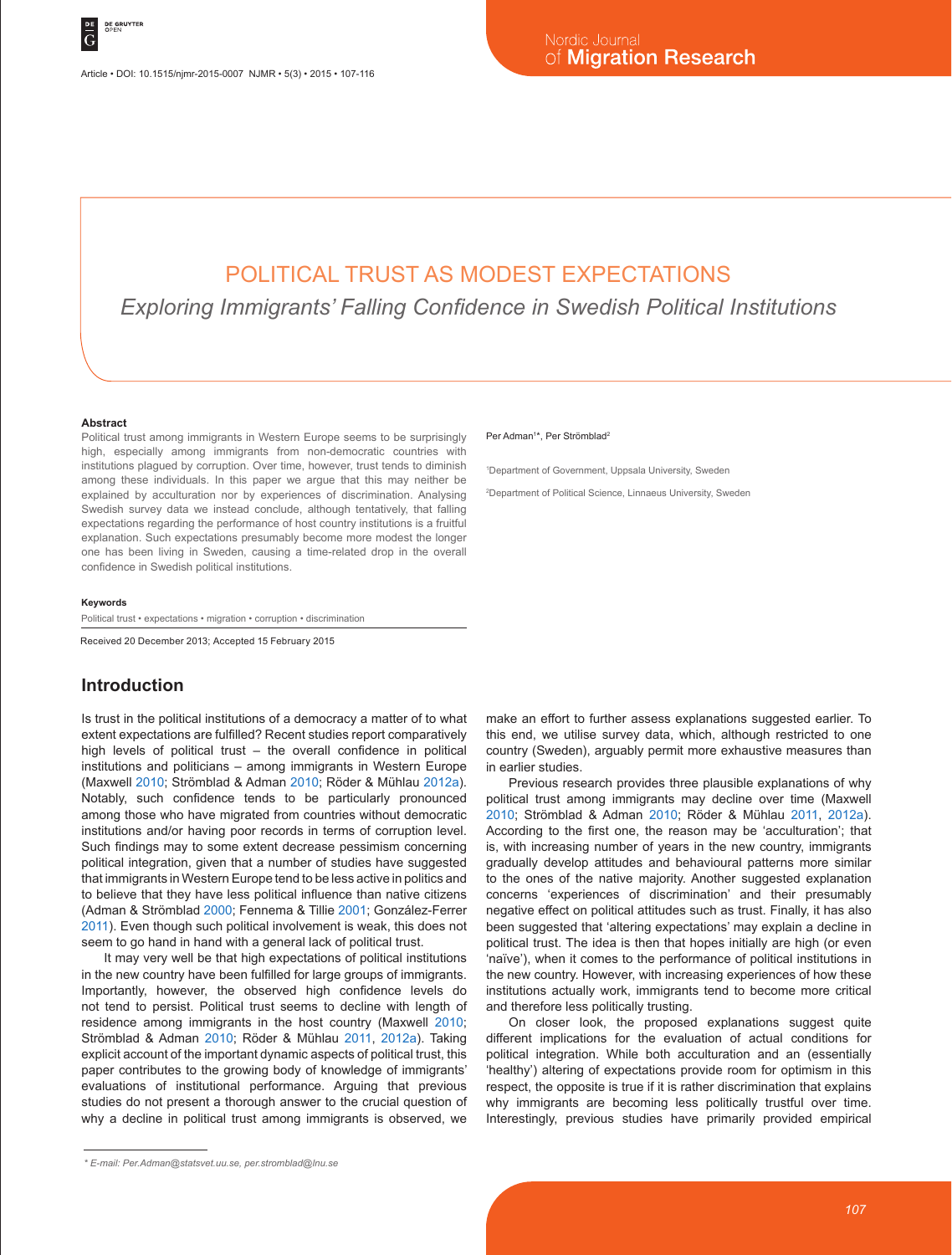support for the expectations explanation (Maxwell 2010; Röder & Mühlau 2012a). We argue, however, that the hitherto accumulation of evidence is far from sufficient.

First, tests have solely been conducted on a general European level. It is fully possible that contextual differences between countries, particularly when it comes to integration policies and ambition in terms of political inclusion, are important and thus may affect the relative value of explanations in different parts of Europe. The present study is focused on Sweden, which may be regarded as a particularly interesting case in the light of the discrimination explanation, given this country's quite unique combination of, on the one hand, ambitious multicultural policies and favourable *opportunities* for immigrants to participate in society (Migration Policy Group 2011; cf. Borevi 2010) and, on the other hand, comparatively poor *outcomes* for immigrants in terms of unemployment and segregation (OECD 2012; cf. Koopmans 2010).

Second, as we discuss extensively below, the measures both of acculturation and of discrimination utilised in previous studies may fail to cover all the important aspects. Hence, scholars may tend to underestimate the potential fruitfulness of these explanations, in favour of the one focusing on altering expectations.

Aiming to improve accuracy, the analyses reported in this paper rely on data from the large-scale Swedish Citizen Survey 2003. This survey, based on a large over-sample of immigrants in Sweden, was designed to capture numerous aspects of social and political involvement. Aside from providing comprehensive relevant information on immigrants' life circumstances, the survey data also include measures on acculturation and discrimination that are better suited, compared to data used in previous research, for a simultaneous evaluation of the different explanations of decreasing political trust.

The remainder of this paper is structured as follows. In the following sections, we further discuss previous research and elaborate hypotheses. Then, we present the data in more detail along with the measures utilised in our own analyses, followed by a section presenting our empirical findings. In the final section, we conclude the study and discuss some implications for further research.

## **Empirical findings in previous research**

Reviewing previous research in the field, one notices a set of consistent findings. Maxwell (2010) shows that the levels of trust in parliament and satisfaction with national government are generally higher among immigrants than among native-origin individuals in Europe. Furthermore, immigrants from less democratic countries tend to express higher levels of political trust in their new countries of residence. According to Röder and Mühlau (2011), natives and immigrants in Europe seem to have about the same level of confidence in public institutions, in spite of some evidence of that the discrimination of members of the latter group has a negative impact on their trust. Both these studies also conclude that political trust among 'second generation' migrants (i.e., native born descendants of immigrants) is lower than among those who themselves have immigrated. In a subsequent study, Röder & Mühlau (2012a) find highly similar patterns and furthermore argue that differences in the 'quality of governance' between the host country and the country of origin explain the generally higher trust levels among the 'first generation' migrants.

Focusing on Scandinavia, Strömblad and Adman (2010) find that the levels of political trust are generally higher among immigrants

than among native-born citizens in Denmark, Norway and Sweden. In harmony with the findings of Röder and Mühlau (2012a), they note that immigrants from countries more plagued by corruption tend to express higher levels of political trust than other immigrants. Moreover, also in this case, trust within the first mentioned category decreases gradually with the number of years in the new country (where they tend to end up at about the same level as native-born citizens).

Furthermore, it should be noted that the generality of these findings seems to extend outside of Europe. Similar results are reported in studies concerning Latin American immigrants; in this particular category, those who had migrated to the USA tend to report higher political trust than members of the white majority population (Michelson 2003; Weaver 2003; Wenzel 2006).

What remains to be explained, however, is why initially high levels of political trust among immigrants tend to decline over time, in particular among immigrants from non-democratic countries where corruption is widespread.

## **Acculturation and discrimination as explanations**

Expanding upon prior scholarly work (Maxwell 2010; Strömblad & Adman 2010; Röder & Mühlau 2011, 2012a), we seek to re-examine the three previously mentioned plausible hypotheses that may explain the decline in political trust. The first one is the *acculturation*  hypothesis, referring to a cultural learning process, which is assumed to take place as an immigrant gradually experiences a new culture. Such a process may change her or his attitudes and patterns of behaviour (Gordon 1964); this could include learning a new language and adopting manners and social rituals. This development may reasonably be expected to start – albeit, of course, at a various pace for different persons – as soon as an immigrant arrives in a new country. Although highly intangible processes of adaptation often may occur unintentionally, rather than as a consequence of rational calculation, individuals may also intentionally choose to gain knowledge of the lifestyle of a group she or he wishes to reach the same status as (Gans 2007; cf. Hyman 1960). The question of potential influences of 'cultural differences' in this respect is old (e.g. Gordon 1964), yet hard to resolve in any meaningful way (cf. Waldinger & Feliciano 2004). Several scholars have pointed out that the cultures of immigrants may also affect the majority culture of the new country; therefore, it is argued, acculturation is more properly defined as a process through which cultural differences become less pronounced (Alba & Nee 1997, 2003). Indeed, it seems likely that the majority culture in Sweden is continuously affected by the cultures of immigrants (cf. Dijkstra, Geuijen & de Ruijter 2001). At the same time, it is fair to say that a 'majority culture' does exist on some minimum level, considering not least the totally dominating role of the Swedish language in social and political life in Sweden. Moreover, when learning the language, and picking up  $-$  or deliberately choosing to adapt to – cultural practices and widespread attitudes in the general population, it may be that opinions concerning political trust become a part of this acculturation. Hence, the acculturation hypothesis predicts that immigrants, over time, will develop a level of political trust that is more similar to the general opinion of the native population in this regard, and the most commonly used indicator of acculturation in this respect is language use and proficiency (e.g. Michelson 2003).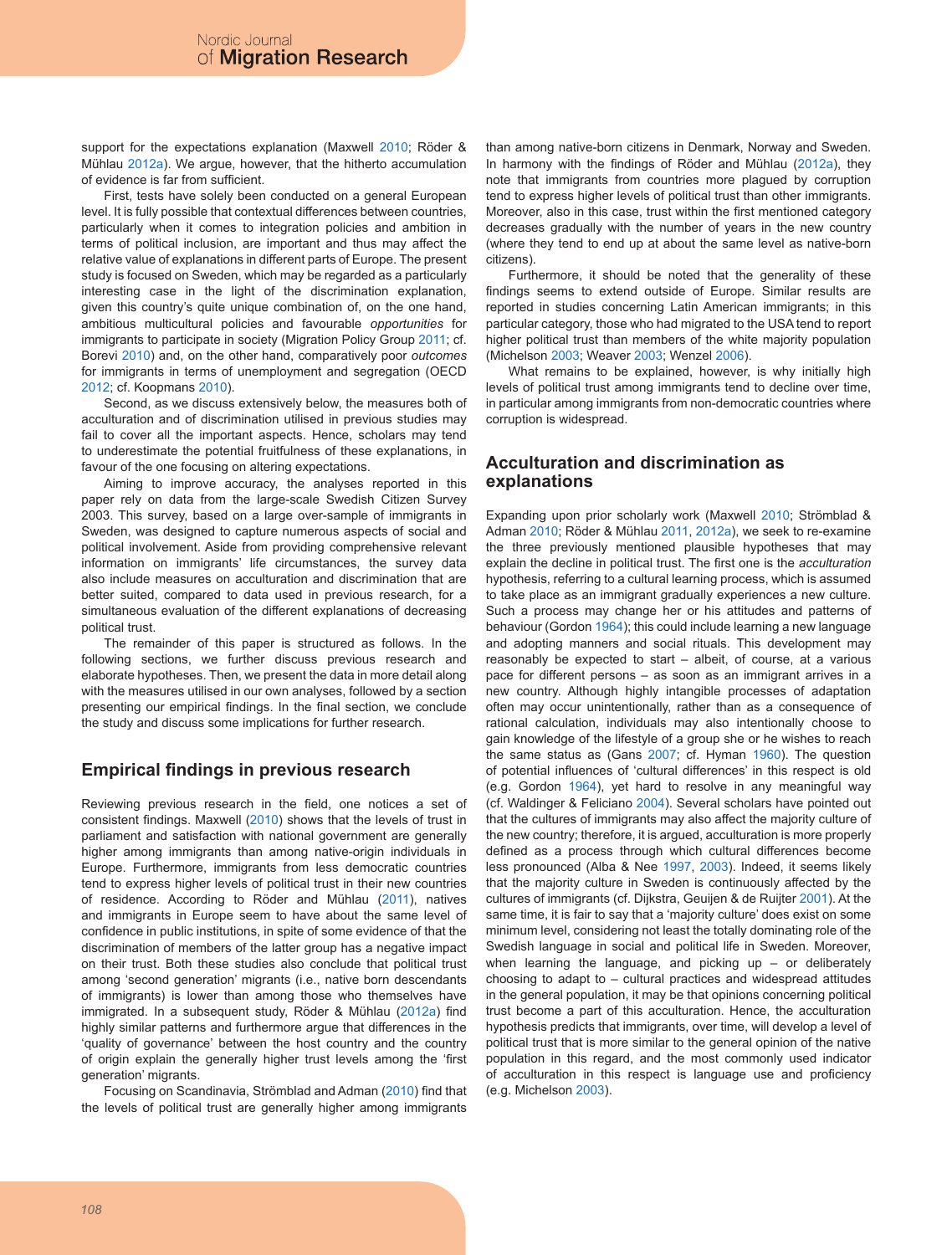The second hypothesis concerns *discrimination*. According to this line of thought, a declining political trust is mainly due to factors that prevent immigrants' actual aspirations being realised to their full potential, particularly the presence of ethnic discrimination. Results from a number of studies suggest that discrimination indeed occurs in various interactions between immigrants and political and societal institutions; furthermore, being well educated does not preclude unfair treatment on the labour market (cf. Portes, Fernández-Kelly & Haller 2005; Gans 2007; FRA 2009; Karlsson and Tahvilzadeh 2010). Such experiences may be generalised by victims of discriminatory behaviour and bring about negative spill-over effects when it comes to confidence in political institutions. A feeling of being neglected in the public debate of elected representatives, as well as by their political proposals, may quite obviously have detrimental consequences for political trust. However, even if rather the opposite should be true – as a result of, for instance, extensive integration policies in a country such as Sweden (e.g. Borevi 2010) – it is hardly a far-fetched idea that negative experiences from contacts with civil servants, or public sector workers, may negatively affect also a more general outlook of the fairness, or lack of fairness, when it comes to institutional performance in society (cf. Kumlin & Rothstein 2005; Kumlin 2004; Greenberg, Grunberg & Daniel 1996). Hence, political trust may decrease as a consequence not only of discrimination in contacts with strictly political institutions, but also due to perceptions of unfair treatment, for instance, as a consumer of health care or as a parent with children in a public school.

Their reasonableness notwithstanding, we contend that the two hypotheses remain to be satisfactorily tested. First, one may suspect that highly restricted measures of discrimination have been used. Maxwell (2010) as well as Röder and Mühlau (2011, 2012a) base their respective analyses on the European Social Survey (ESS), which includes a question on whether the respondent considers herself or himself as a member of a *group* that is discriminated against in the country, more precisely, on grounds of colour or race, nationality, religion, language, ethnic group membership, age, gender, sexuality, disability or other grounds (Röder & Mühlau 2011:543). Clearly, this measure may fail to capture *personal* experiences of discrimination, which reasonably should be important for individuals' system evaluations.

A somewhat analogous problem may also be detected in the previous test of the acculturation hypothesis. In this case, language skills have been measured by a survey question concerning whether one primarily speaks the new country's language at home, or a different language. Specifically, the item concerns whether the migrant mainly speaks a language at home, which is not an official language of the new country of residence. This measure is potentially flawed as well; obviously, an immigrant may be very skilful in the majority language of the new country and yet prefer to speak another language at home. As described in more detail in the following section, the present study makes use of survey data that, we argue, provide more satisfactory measures of both language skills and individual experiences of discrimination.

## **The expectations hypothesis**

The third hypothesis takes its point of departure in changing *expectations,* the essential idea being that institutions in the new country are more critically evaluated over time, particularly by immigrants who initially had high expectations, due to experiences from poorly performing institutions in their countries of origin (cf. Reese 2001; Menjívar & Bejarano 2004). The underlying mechanism in this regard is assumed to be a 'dual frame of reference' (Suarez-Orozc 1987; see also Röder & Mühlau 2011, 2012a). As long as institutional experiences in the new country appear favourable, in comparison with corresponding experiences in the country of origin, an immigrant will end up with more positive evaluations than individuals having only a single (one-country) frame of reference. The larger the contrast in perceived institutional performance, the more pronounced differences in political trust might be expected. All else being equal, immigrants in established democracies are assumed to express higher political trust the more corrupt and undemocratic institutions they have experienced before migrating. Still, with increasing length of residence in the new home country, the original frame of reference becomes less salient, and evaluations of institutional performance will gradually become more critical. Consequently, political trust is thus expected to decrease over time, particularly among immigrants who initially had the highest expectations. Importantly, however, the more critical outlook is in this case not due to personal experiences of discrimination, rather, the quality of political institutions are judged by the perceived situation for people in general thus also being influenced by reports in mass media and the like. At the same time, altering expectations in this respect should also be conceptually distinguished from acculturation. For instance, it may be assumed that a 'less acculturated' immigrant can still pick up information on the performance and quality of Swedish institutions, from his or her own experiences as well as more indirectly from relatives and acquaintances.

Still, our analyses will inevitably generate an indirect assessment, rather than a genuine test, of the expectations hypothesis. The rich database we utilise notwithstanding contains no adequate measures of how multiple frames of reference (e.g. thus distinguishing personal experiences from perceptions of other people's experiences) potentially affect the evaluation of political institutions. Nevertheless, we argue that a more comprehensive examination of the other hypotheses than hitherto has been possible, will permit also a more informed judgement of the usefulness of the expectations hypothesis.

Moreover, we contend that the focus on a single country – as Sweden in the present study – is fully compatible with this ambition. Sweden has undoubtedly a reputation of being an immigration friendly welfare state and also a well-functioning democracy or, in the words of Eger (2010: 204): 'Sweden stands out as arguably *the* most egalitarian, humanitarian, and democratic country in the world' (emphasis in original).

With a tradition of ambitious multicultural policies, Sweden also ranked first among 31 developed countries in a comparison of integration policies and migrants' opportunities to participate in society using the 'Migrant Integration Policy Index' (Migration Policy Group 2011; cf. Borevi 2010). Hence, immigrants to Sweden may quite reasonably develop high expectations of the political institutions in the new country of residence.

At the same time, however, the distance between favourable opportunities in theory and actual possibilities in practice may be large. In spite of allegedly auspicious conditions, immigrants in several ways seem to be disadvantaged in the Swedish society, for instance, in terms of their position in the labour and housing markets (SCB 2013; OECD 2012; cf. Koopmans 2010). In the light of this arguably unique combination of favourable opportunities and poor outcomes for immigrants, we argue that Sweden constitutes an interesting critical case for further examination of the declining levels of political trust. In particular, the empirical setting permits us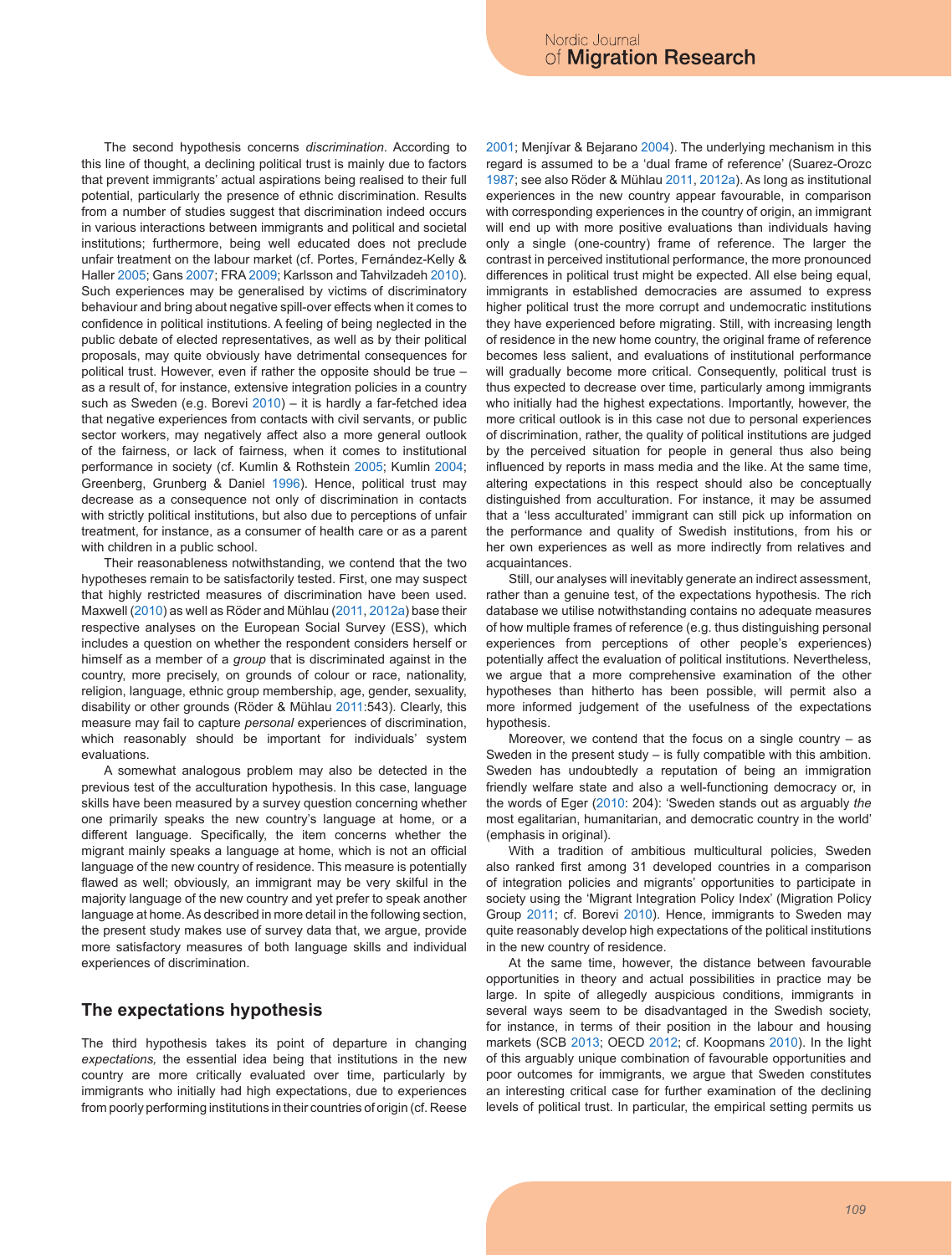to examine if a gradual development of more modest expectations of political institutions is explained by unanticipated obstacles among immigrants in society. As Sweden seems to be a country for which immigrants may get their hopes up very high, the harsh reality in this society may lead to a particularly strong dissonance between expectation and experiences, thus resulting in falling levels of political trust.

### **Data and measures**

For our empirical analyses, we rely on the large-scale Swedish Citizen Survey 2003 (see Myrberg 2007, for details). This survey employed face-to-face interviews with a stratified random sample of inhabitants in Sweden (age 18 and over). It consists of a large over-sample of immigrants (originally selected on the basis of official registry data). The total sample includes 2,138 respondents of which 858 originally have immigrated to Sweden. The Swedish Citizen Survey 2003 employed a complex sampling scheme, increasing the selection probability for refugees and for immigrants from developing countries, while under-representing immigrants from Nordic and Western European countries. At the same time, the design allows for necessary adjustments to produce representative samples of the total population, the native population and the population of immigrants, respectively. The empirical analysis is based only on respondents who had reached the age of 15 years when they migrated to Sweden, assuming that they have had chances to form at least some experience-based views of their (former) political system. The chosen cut point becomes in practice slightly arbitrary. However, we have also made use of other restrictions (thus setting the 'qualification' age of immigration above as well as below 15 years), but results tend to be very similar to those reported here.

As already indicated, the Swedish Citizen Survey 2003 is particularly useful for the purpose of our study, while aside from including questions on confidence in different political institutions in Sweden it also contains numerous questions on immigration-specific experiences and life circumstances.

Our dependent variable, political trust, is quite comprehensively measured through each respondent's stated confidence in no less than eight institutions: the *parliament*, the *courts*, the *police*, *politicians* (explicitly expressed in this, very general, sense), *political parties* (again, generally expressed), the *municipal board*, the *civil service* and the *national government*. The items were identically introduced, as follows: 'I will now read out the names of various institutions such as the police, the government, the civil service, etc. Please tell me how much confidence you have in each of these institutions'. All subjective assessments were made using a scale from 0 to 10, where higher values represent more trust. We summarised respondent answers in an additive index variable of overall political trust, which finally was rescaled so that the minimum value on the dependent variable is 0 (for a respondent expressing minimum trust across all institutions) and the theoretical maximum is 1 (for a respondent expressing complete trust, no matter which institutional sphere). The construction of the political trust index is supported by a principal component analysis, by which only one factor survives the Kaiser criterion (Eigenvalue > 1.0). The single retained factor explains 61 per cent of the variance in the eight variables. Furthermore, we have replicated all analyses treating each of the eight measures of political trust as separate dependent variable. The results (not shown) generally tend to be very similar to those shown in table 1, although coefficients are not statistically significant in each single case.

To detect differences in expectations, due to experiences of institutional performance, we utilise the Corruption Perceptions Index (CPI), developed by Transparency International (2008). Published annually since 1995, the CPI is widely regarded as the most ambitious and reliable source of information on worldwide differences in corruption (Anderson & Tverdova 2003; cf. Rothstein & Uslaner 2005).1

We take advantage of this measure by matching CPI data for all countries of origin reported by immigrated participants in the Swedish Citizen Survey 2003. Thus, for each of these respondents, the registered information is completed with a measure on the corruption level of the country in question. We used the 2008 CPI scores, although ideally the scores should be time matched as well. That is, in the best-case scenario, we should be able to include the CPI score for Country A at the time when the respondent actually migrated from A. However, due to data shortage (CPI is a rather novel index) this is not possible. To the benefit of the study, it should be mentioned that the worldwide pattern of corruption levels tend to be very similar across evaluations over time. For instance, we found the rank correlation to be a respectable 0.95 between the CPI evaluations from 1996 and 2008 (using all 54 countries included in both surveys). Thus, the measure we use may still be regarded as a reasonable proxy, at least tapping present and past relative variations in country corruption levels. To facilitate interpretation in our analyses, we reversed the original 0–10 CPI scale, thus letting the index range from 'good to bad', that is, from lowest perceived corruption level ('absolutely clean from corruption') to highest perceived corruption level ('highly corrupt'). Additionally, we recode the reversed 0–10 index to a (still continuous) 0–1 variable, analogous to the scale of our political trust variable.

Turning to the operationalisation of hypotheses that may explain falling levels of political trust, our measure of acculturation is, in line with previous research, focused on majority language use and proficiency. Here, however, the survey data allow us to construct an additive index variable, based on the following four questions answered by the *interviewer* after having conducted the interview with a respondent (thus aiming to document skills more objectively, compared to an optional 'self-evaluation' by each respondent): 'How would you assess the respondent's Swedish pronunciation?'; 'Apart from the question of accent, how would you assess the respondent's ability to express himself/herself orally in Swedish?'; 'How would you assess the respondent's ability to understand spoken Swedish?'; and finally, 'How would you assess the respondent's ability to understand written Swedish?'. All assessments were made using a scale ranging from 0 to 10, where higher values represent better Swedish language skills. The construction of a one-dimensional index is supported by a principal component analysis (details are available from the authors upon request). It should be mentioned that the survey interview involved showing each respondent many cards with written information (with the purpose to efficiently convey response options); hence, by the end of the interview, it is therefore likely that the interviewer had a good grip of the respondent's ability to understand also written Swedish.

Moving to our measure of discrimination, we include a variable coded 1 for respondents who reported that they ('during the past 12 months') themselves had been badly treated because of their foreign background and 0 for those who did not report any such experiences of discrimination. Although the survey response options were somewhat more nuanced [providing a 5-point scale of experiences of bad treatment 'because of (your) foreign background' during the last 12 months, from 'no' to 'yes, all the time'], we chose to code the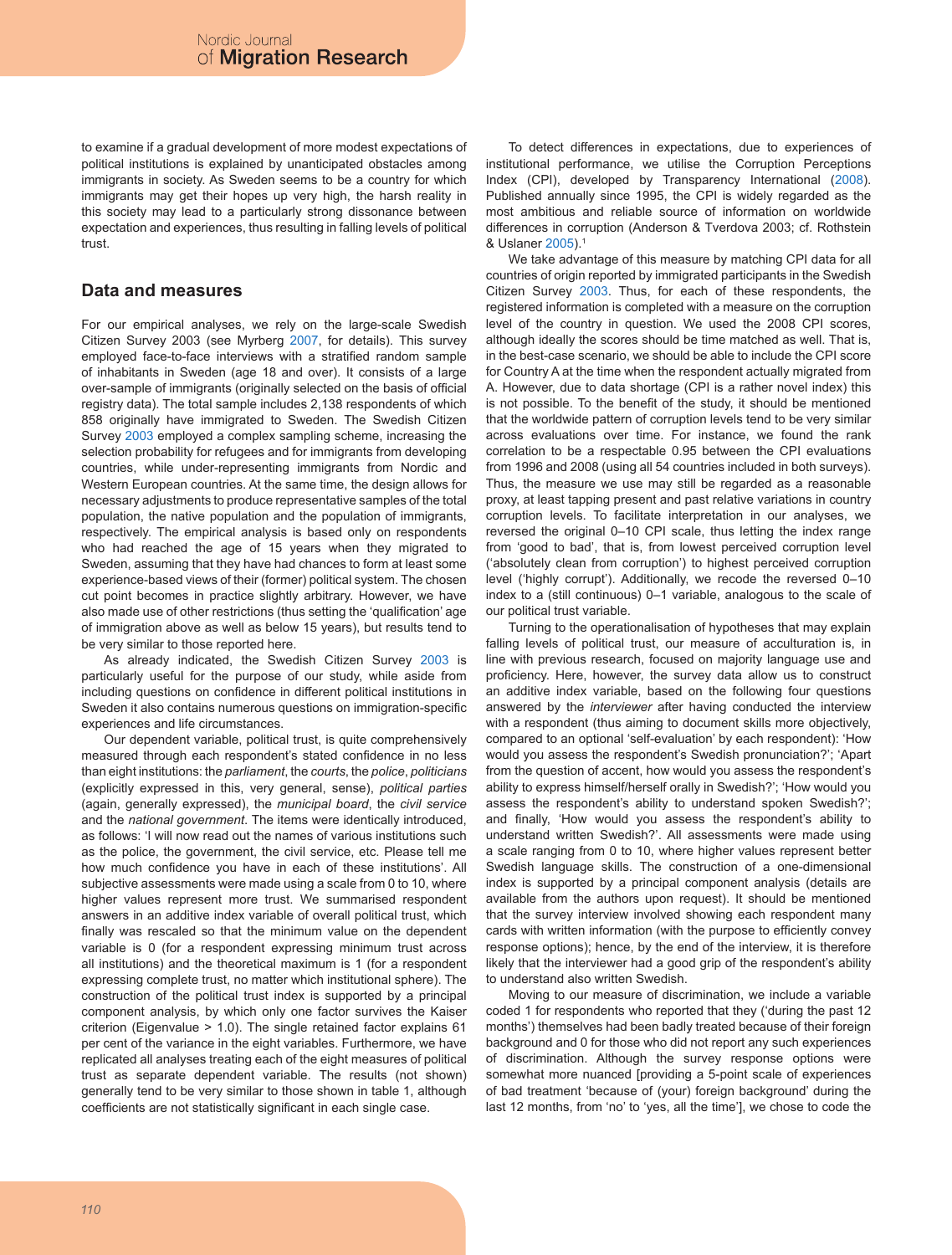discrimination variable as a dummy because it is heavily skewed; few individuals report several experiences of discrimination. Still, analyses with a corresponding continuous variable reveal very similar results. Further, to make sure that possible discrimination effects do not differ, depending on whether the context is political in a more strict sense, all analyses have also been undertaken with a discrimination index based on items only referring to perceived discrimination in relation to government institutions (i.e., disregarding other nonpolitical public or economic contexts). Even then, the results tend to be very similar to those reported. The question was further specified by explicit reference to a large number of contexts and situations, namely: when looking for a dwelling (or in other housing-related contacts); when looking for work (or in other work-related contacts); in contacts regarding studies; in contacts regarding medical services; in contacts as a parent of a school child; in contacts with other public authorities (e.g. the tax office, the social security office or the police); when visiting a restaurant, dancehall, or a sports event; when buying or hiring something as a private customer; during encounters in the street or in public transport; in contacts within another context than those mentioned.

Discrimination may be considered as a part of a wider conceptualisation of 'barriers to integration', referring to a set of factors that may prevent social and political inclusion in society, for example, weak labour market attachment (cf. Maxwell 2010). Here, we have chosen to focus primarily on experiences of discrimination, as we find that this is a reasonable core factor when considering potential barriers to integration. Further, as demonstrated in the tables below, the inclusion of education and income, as control variables in the models estimated, does not change the effects of the variables of main interest. Hence, to the extent that the socioeconomic factors also may function as proxies for 'other barriers' to integration, they should not confound the results of our analysis. It should also be mentioned that we have studied a range of other socioeconomically related outcome variables from a 'barriers to integration' perspective. Still, the results from these follow-up analyses suggest very similar effects of the variables of main interest in this study.

As already indicated, the expectations hypothesis has to be more indirectly operationalised. The following analyses take into account the potential interaction between experiences of country of origin institutional performance (i.e., as reflected in the CPI measure) and length of residence in Sweden. A statistically significant *negative* interaction effect would in this case suggest that initially high levels of political trust (that is, among fairly recently arrived immigrants from countries more plagued by corruption) attenuate over time. If such an effect remains after accounting (as rigorously as possible) for acculturation and discrimination, this result may be interpreted as an indirect support of the expectations hypothesis. Holding constant the development of competences such as majority language proficiency as well as possible experiences of discrimination, a gradual decline in political trust may reasonably be due to that dual frames of references influence expectations, and thus also evaluations of political institutions in Sweden (for a similar approach, see Röder & Mühlau 2012a).

We also add a set of basic control variables to the statistical models: *Female* is coded 1 for women and 0 for men; *Age* is the respondent's age at the year of the interview; *Education* measures the number of years spent in combined full-time schooling and occupational training (the measure refers to education accomplished outside of Sweden, since we wanted to obtain controls for preimmigration experiences). We have replicated all analyses using an alternative measure on education capturing the total number of years of schooling, regardless of where (in Sweden or in another country) it is done. The results (not shown) are very similar to those reported in the tables. *Income,* finally*,* is measured by including registry data information on each respondent's disposable household income.

#### **Empirical tests and results**

In a series of regression analyses, we carry out systematic tests of the proposed hypotheses. Studying the results displayed in Table 1, we first consider the pure additive effects of different experiences of institutional performance, as indicated by the country of origin corruption level, taking into account only the set of control variables (i.e., Model 1 in the table). Perfectly in line with previous findings, the statistically significant and positive regression coefficient of the

*Table 1. Predicting political trust by corruption experience and length of residence in Sweden, controlling for other explanatory factors.*

|                          | Model 1    | Model <sub>2</sub> | Model 3                |  |
|--------------------------|------------|--------------------|------------------------|--|
| <b>CPI</b>               | $0.120**$  | 0.072              | $0.202***$             |  |
|                          | (0.049)    | (0.051)            | (0.075)                |  |
| Years in                 |            | $-0.004**$         | $-0.001$               |  |
| Sweden                   |            | (0.002)            | (0.002)                |  |
| CPI × Years in<br>Sweden |            |                    | $-0.006***$<br>(0.002) |  |
| Female                   | $-0.006$   | $-0.009$           | $-0.010$               |  |
|                          | (0.015)    | (0.015)            | (0.015)                |  |
| Age                      | 0.006      | $0.007*$           | $0.010**$              |  |
|                          | (0.004)    | (0.004)            | (0.004)                |  |
| Age squared              | $-0.00007$ | $-0.00005$         | $-0.00008**$           |  |
|                          | (0.00004)  | (0.00004)          | (0.00004)              |  |
| Education                | $-0.00002$ | $-0.002$           | $-0.002$               |  |
|                          | (0.00251)  | (0.003)            | (0.003)                |  |
| Income (log)             | 0.012      | $0.016*$           | $0.015*$               |  |
|                          | (0.010)    | (0.009)            | (0.009)                |  |
| Constant                 | $0.312***$ | $0.324***$         | $0.201*$               |  |
|                          | (0.107)    | (0.109)            | (0.111)                |  |
| $R^2$                    | 0.06       | 0.08               | 0.09                   |  |
| $\overline{N}$           | 538        | 538                | 538                    |  |

*Statistical significance: \*\*\* p < 0.01 \*\* p < 0.05 \* p < 0.10*

*Note: Entries are ordinary least-squares estimates with robust standard errors in parentheses (adjusted for cluster correlation within 89 countries of origin), and based on a sample weighted to be representative of foreignborn people living in Sweden. The analyses include only respondents who were 15 years or older upon immigrating to Sweden. The dependent variable political trust is a continuous scale running from 0 (very low trust) to 1 (very high trust). CPI is the Corruptions Perceptions Index, indicating corruption experiences in the country of origin among (adult) immigrants in Sweden; the measure is rescaled to run from 0 (very low levels of corruption) to 1 (very high levels of corruption). See Table A1 in appendix for descriptive statistics.*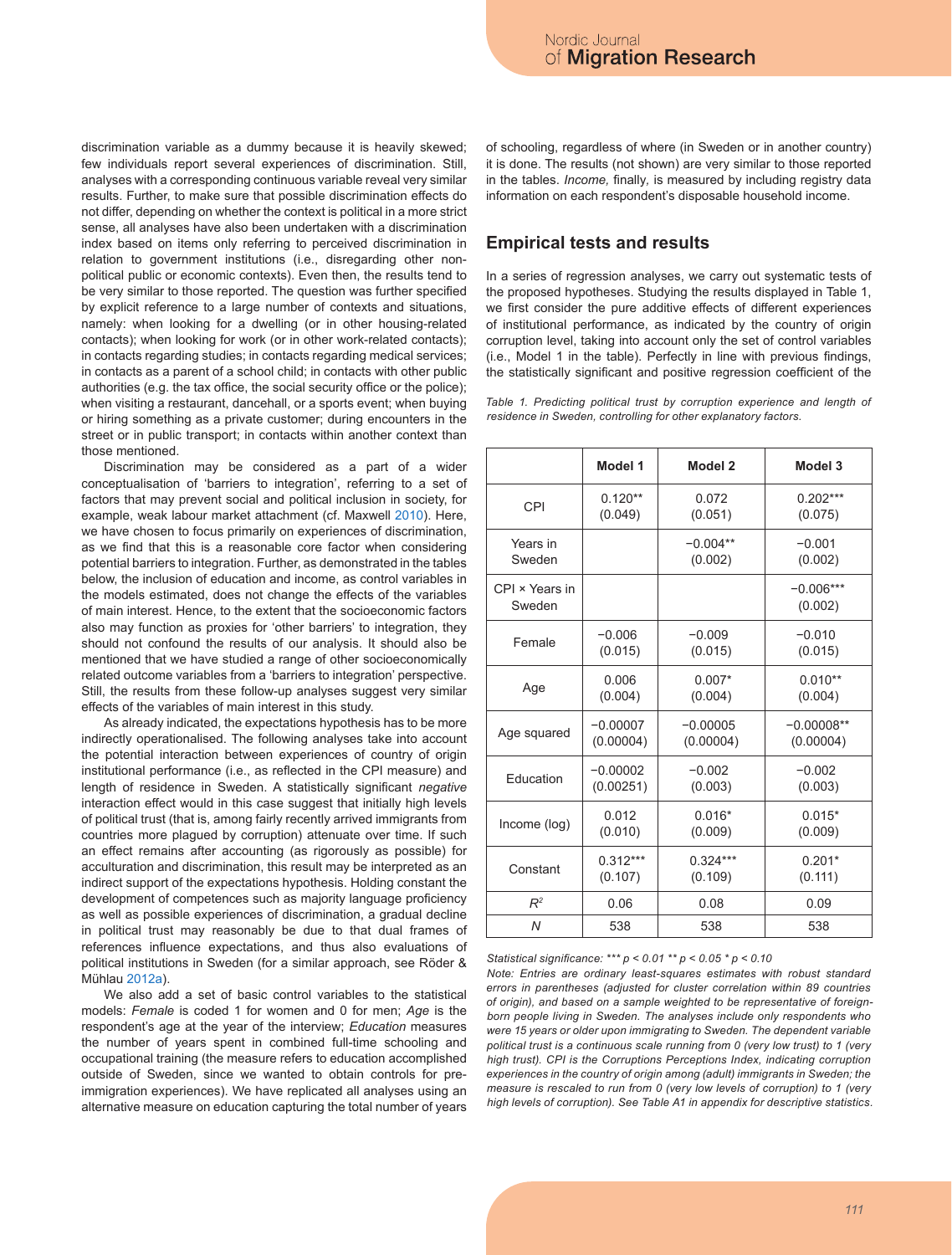CPI variable suggests that immigrants from more corruption plagued countries tend to score higher on the political trust index in Sweden. That is, they generally tend to have more confidence in Swedish political institutions compared to immigrants from countries with less corruption, taking into account demographic and educational differences (in further tests, we also controlled for potential differences due to reasons for migration, notably distinguishing refugees from labour market migrants). In substantial terms, the analysis suggests that the effect translates into a maximum difference of about 12 percentage points higher political trust (since both the dependent and the independent variable are coded on a scale from a minimum 0 to a maximum 1). Thus, all else being equal, an immigrant from a country of high corruption is expected to trust the political institutions significantly more than an immigrant with a background in a country on par with Sweden in terms of corruption levels. Although age seems to make a slight difference, the coefficients for this factor being in the vicinity of statistical significance, the control factors overall proved to be virtually unimportant (in fact excluding them all, the CPI coefficient increases only marginally).

Next, we introduce the important time factor, which in the analyses is referred to by the variable *Years in Sweden* (i.e., measuring a respondent's length of residence in the country since she or he immigrated for the first time). Specifically, the length of residence is actually measured in detail by the number of years and months the respondent has been living in Sweden (also taking into account temporary periods abroad). For the sake of transparency, the effect of this variable is scrutinised in two separate steps, corresponding to the remaining columns in Table 1. In Model 2, the regression equation is expanded with the measure on the length of residence in Sweden, but without considering possible interaction effects. Studying this result, the number of years since immigration seems to be associated with decreasing political trust, as we find a statistically significant negative effect. Moreover, including the time factor apparently reduces the impact of previous corruption experiences, as the CPI coefficient drops considerably in magnitude (no longer being statistically significant). In actual fact, this result suggests that immigrants from countries of high corruption tend to have spent a shorter period of time in Sweden. This is also confirmed by an analysis in which Years in Sweden is entered as the dependent variable (not shown). Controlling for gender, age, education and income, we find a statistically significant negative effect of the CPIvariable on the length of residence in Sweden.

Yet, although the average length of residence in Sweden certainly varies among immigrants from different parts of the world, the estimation of Model 3 elicits a more complete picture. In this case, we also consider the interaction between different experiences of institutional performance and the length of residence since immigration (by including the multiplicative term 'CPI x Years in Sweden'). As the table clearly displays, such an expansion of the model turns out to be consequential. We find a statistically significant negative interaction effect, suggesting that experiences from countries of high corruption primarily translate into high political trust among recently arrived immigrants. At the same time, one should note that the pure additive time effect becomes insignificant once the interaction is accounted for. Hence, length of residence does not seem to be consequential for political trust among immigrants from countries with very low levels of corruption. Hence, in line with previous research this result also tells us that such a positive effect tends to decrease with the number of years an immigrant has spent in Sweden.2

Moving further, the results presented in Table 2 provide tests of the two hypotheses in previous research stating that political trust decreases over time either as a consequence of acculturation or because of experiences of discrimination. Expanding upon previous estimations, Model 1 in this table includes the variable *Swedish language skills* – representing our measure of acculturation. Interestingly, however, this variable does not seem to have any impact at all on immigrants' political trust. All else being equal, developing a fluency in the language of the majority population is apparently not associated with a decrease in confidence in political

*Table 2. Investigating if the interaction effect of corruption experience and length of residence in Sweden on political trust is explained by variations in Swedish language skills and discrimination.*

|                            | Model 1                   | Model 2                   |  |
|----------------------------|---------------------------|---------------------------|--|
| CPI                        | $0.194***$<br>(0.073)     | $0.223***$<br>(0.066)     |  |
| Years in Sweden            | $-0.001$<br>(0.002)       | $-0.001$<br>(0.002)       |  |
| CPI × Years in<br>Sweden   | $-0.006***$<br>(0.002)    | $-0.006***$<br>(0.002)    |  |
| Swedish language<br>skills | $-0.003$<br>(0.006)       | $-0.004$<br>(0.006)       |  |
| Discrimination             |                           | $-0.087***$<br>(0.022)    |  |
| Female                     | $-0.009$<br>(0.015)       | $-0.007$<br>(0.016)       |  |
| Age                        | $0.010**$<br>(0.004)      | $0.009**$<br>(0.004)      |  |
| Age squared                | $-0.00008**$<br>(0.00004) | $-0.00008**$<br>(0.00004) |  |
| Education                  | $-0.001$<br>(0.003)       | $-0.001$<br>(0.003)       |  |
| Income (log)               | $0.016*$<br>(0.009)       | $0.016*$<br>(0.009)       |  |
| Constant                   | $0.219*$<br>(0.116)       |                           |  |
| $R^2$                      | 0.09                      | 0.12                      |  |
| N                          | 538                       | 538                       |  |

*Statistical significance: \*\*\* p < 0.01 \*\* p < 0.05 \* p < 0.10*

*Note: Entries are ordinary least-squares estimates with robust standard errors in parentheses (adjusted for cluster correlation within 89 countries of origin), and based on a sample weighted to be representative of foreign born people living in Sweden. The analyses include only respondents who were 15 years or older upon immigrating to Sweden. The dependent variable political trust is a continuous scale running from 0 (very low trust) to 1 (very high trust). CPI is the Corruptions Perceptions Index, indicating corruption experiences in the country of origin among (adult) immigrants in Sweden; the measure is rescaled to run from 0 (very low levels of corruption) to 1 (very high levels of corruption). See Table A1 in appendix for descriptive statistics.*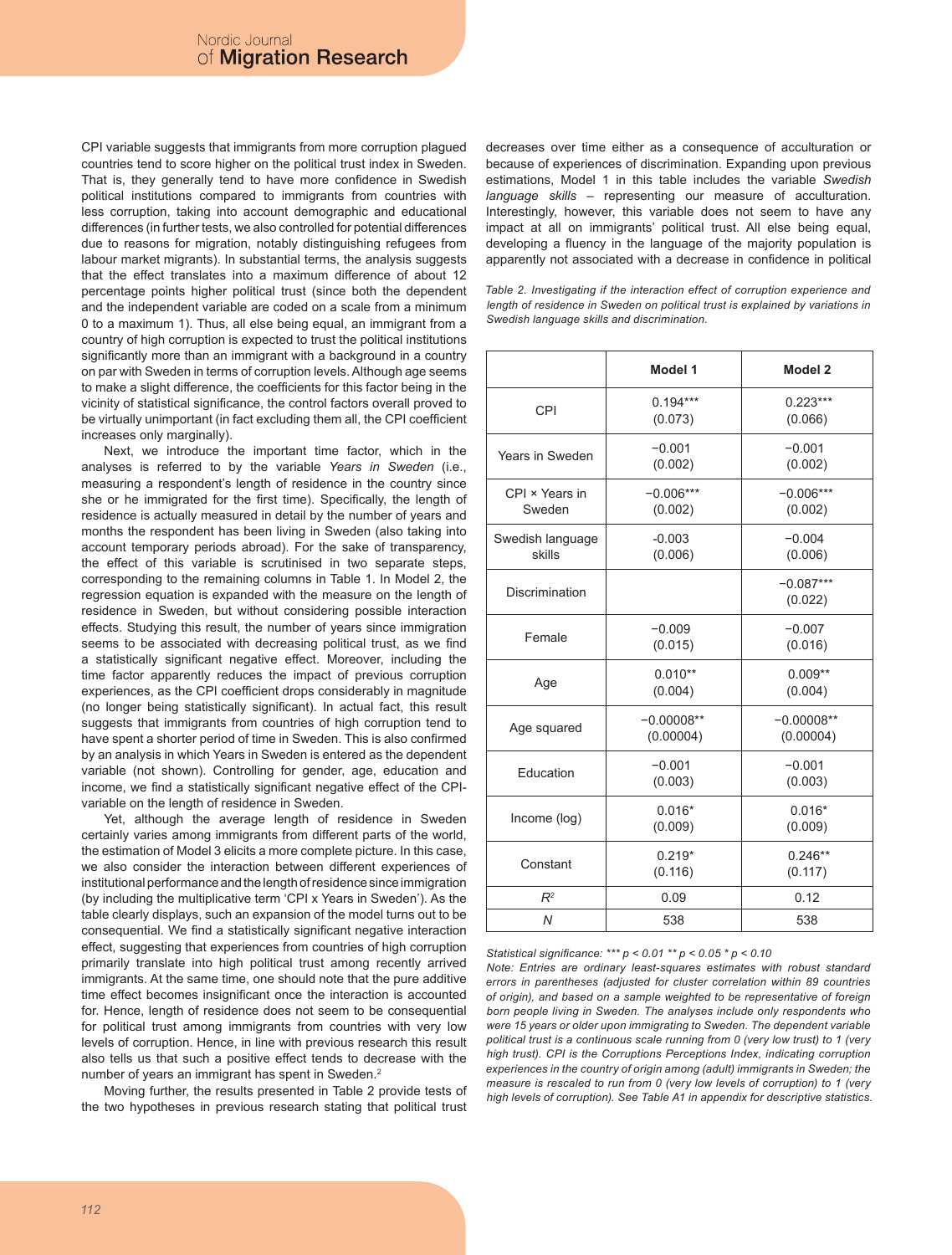institutions in Sweden. Most important here, however, we note that the interaction effect is not influenced by the inclusion of the variable measuring Swedish language skills (the size and the sign of the effect is identical with the corresponding figure in Model 3 of Table 1). Hence, the acculturation hypothesis does not receive any support in this analysis.

As it turns out, a similar story may be told after considering the results from estimating Model 2 in the table, thus including also the variable *Discrimination*. True, in contrast to the measure of acculturation, discrimination seems to have reasonably expected effects on the level of political trust. Immigrants who report experiences of discriminatory behaviour of some kind tend to be less politically trusting. Still, taking such experiences into account, the interaction effect remains intact. Thus, the extent to which one has been a victim of discrimination cannot explain why some groups of immigrants express significantly lower trust levels once they have been residing in Sweden for a number of years.

The main result from our analyses is further illustrated in Figure 1. For this graph, we have utilised the regression estimates (from the most comprehensive model, i.e., Model 2 in Table 2) in a prediction equation, which in turn provides the combinations of hypothetical outcomes displayed by the downward sloping line. The line as such represents estimated marginal effects of the country of origin corruption level on political trust, as a function of length of residence in Sweden.

Illustrating the interaction effect, we note how previous experiences of corruption are expected to generate a distinct positive effect on political trust among fairly recently arrived immigrants. However, reading the graph form left to right we also note how such a positive trust effect tends to be reduced over time. Given the estimated statistical uncertainty (indicated by the dashed lines representing confidence intervals), the results suggest that among immigrants having resided about 22 years (the point at which the confidence intervals begin to enclose a zero effect) or more in Sweden, we would no longer expect any differences in political trust due to pre-migration corruption experiences. Opinions in this regard seem to converge among immigrants from different parts of the world, once they are no longer newcomers in Sweden. This we contend, in the light of previously formulated hypotheses, may reasonably be explained by a shift in expectations, rather than by an increase in competences through overall acculturation, or by possible experiences of discrimination.

In further support of this conclusion, we examined the impact of a large number of other potential indicators on social and political integration, that could have been influential in an analysis of timerelated variations in political trust: socioeconomic status at the time of the interview, social trust, involvement in voluntary associations, political recruitment, civic skills, media consumption, citizenship (Swedish vs. non-Swedish), and reasons for immigration (refugee vs. other reasons). We moreover analysed the effects of various indicators on subjective feelings of belonging in the Swedish society, and community attachment (on several levels). Also, we have investigated many political attitudes, without finding any indications of them as intervening variables, specifically, political interest, political discussion, political knowledge, party identification, political preferences (left vs. right), civic virtues, tolerance and different attitudes concerning the arrangement of the welfare state. Noteworthy, however, none of these factors contribute to explain the interaction effect.

Moreover, further controls reveal that the overall conclusions are not changed if we take into account the region of origin of the respondents. To this end, we categorised immigrants into the three



*Figure 1. Marginal effects of corruption experience (as measured by the CPI value of the country of origin; see notes to Table 1 and Table 2 above) on political trust among (adult) immigrants in Sweden. Dashed lines represent 95% confidence intervals around the estimates.* 

*CPI: Corruptions Perceptions Index (rescaled)*

groups of 'West' (Western Europe, North America, Australia and New Zealand), 'East' (Eastern Europe and Russia) and 'South' (Africa, Asia, including the Middle East, and Latin America). The trichotomy is admittedly crude, but following Myrberg (2007) it is nonetheless theoretically and empirically motivated.

As yet an additional analytic control, we also examined the results reported in Tables 1 and 2 by means of multilevel modelling techniques. Fitting a random intercept model, in which country of origin was specified as the level-2 variable (rendering 89 unique contexts, with an average representation of 6 respondents), essentially provides the same answers as the OLS ('ordinary leastsquares') analysis with cluster corrected standard errors. On the whole, the extensive set of additional tests unambiguously suggests that the findings reported in this paper are robust.

## **Concluding discussion**

Among immigrants in Sweden, trust in political institutions is highest among migrants from countries with corrupted and poorly functioning institutions. However, these high trust levels tend to decrease with length of residence in Sweden.

The aim of this paper has been to explain this decline. Previous research provided us with three plausible hypotheses, for which we proposed that Sweden constitutes an interesting context. Moreover, the uniquely well-suited survey data at our disposal permitted more fine-tuned tests than in earlier studies. Our results suggest that neither acculturation nor experiences of discrimination may explain the decline in political trust. Instead, the third hypothesis regarding altering expectations may be assumed to portray the mechanisms reasonably well. Having arrived in a new country, immigrants compare institutional encounters with their experiences of institutional performance in their country of origin, generating a more positive evaluation in so far as institutions appear to have a significantly higher quality in the new setting. Over time though, the past experiences become less salient, and thus evaluations of institutional performance in the new home country will be more critical.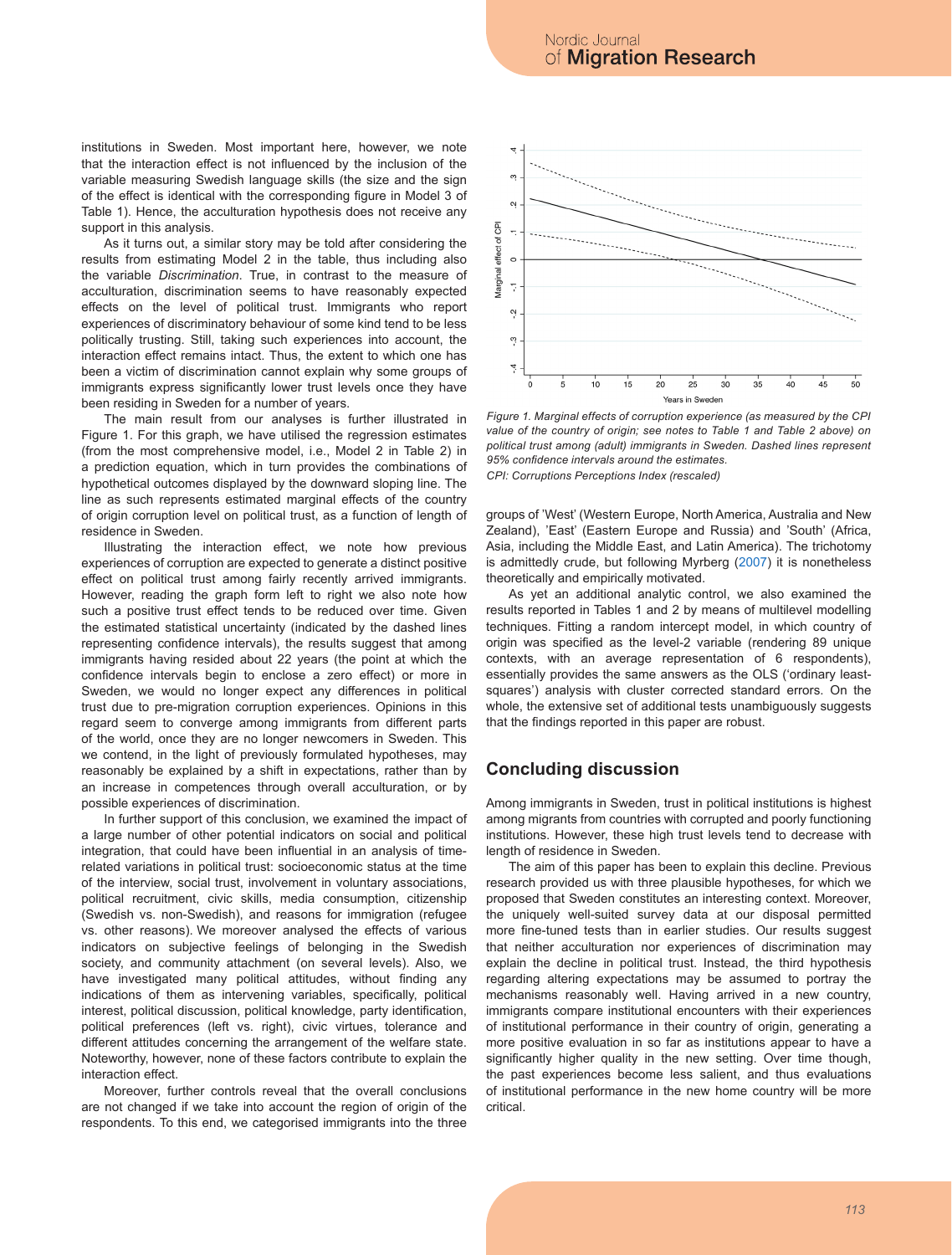True, measuring experiences of discrimination has its difficulties. It is not hard to imagine that a specific type of situation may be interpreted as an experience of 'being badly treated because of one's foreign background' by some individuals, but not by others. Still, we contend that our measure is fairly comprehensive, given the rich set of specified contexts in which discrimination may occur. Respondents should in this case be able to picture more clearly a potentially discriminatory situation, supporting the trustworthiness of the results in this study. Hence, we believe that the lack of support for the discrimination hypothesis is not due to a methodological flaw.

Admittedly, even though we believe we tested the hypotheses in a more accurate way than earlier studies, the support for the expectations hypotheses is necessarily indirect. The underlying mechanism, with earlier experiences as the frame of reference, is difficult to capture with survey methods, and alternative data collection as for instance through in-depth interviews should be considered in future research. Yet, there is evidence, indicating that migrants compare experiences and situations in the new country with the country of origin, affecting evaluations of the present situation. For instance, scholars have noted that immigrants tend to judge moral behaviour and treatment by authorities, as well as the trustworthiness of criminal justice institutions relative to standards of their old country (Reese 2001; Menjívar & Bejarano 2004; Röder & Mühlau 2012b). Such findings, we contend, make the support for the expectations hypothesis as for political institutions even more reasonable.

Yet, knowing more about these processes is obviously important from a political integration point of view. If further convincing evidence for the expectations hypothesis should be accumulated, a more positive view may be called for. In Sweden, as well as in other Western European countries, immigrants tend to be less involved in political life and to believe that they have less political influence than native citizens. Such findings are without doubt problematic from a political integration perspective. However, if gradually more modest levels of political trust are essentially explained by decreasing expectations, the conclusion of this study is not equally worrisome.

Given our focus on Sweden in the present study, this country's reputation of being an immigration friendly welfare state, a wellfunctioning democracy and a very 'clean' country in terms of corruption, is arguably significant for the interpretation of the results. Indeed, such a reputation may very well trigger high expectations among large groups of newly arrived immigrants. Still, to increase our knowledge on the significance of expectations, we highly encourage further research based on other combinations of migration profiles, integration related outcomes and country-specific records and reputations in terms of institutional quality.

**Per Adman** is an associate professor of political science at Uppsala University, Sweden. He has published articles in scientific journals such as Acta Political, Political Behavior and Political Research Quarterly. His research concerns political behaviour and political attitudes in relation to migration, segregation, gender, unemployment and discrimination, using citizen surveys and quantitative methods (including panel data analysis). Adman has also worked with qualitative methods, when investigating Swedish secondary education reforms. His ongoing research concerns on the one hand political intolerance and on the other the Stockholm riots in 2013.

**Per Strömblad** is an associate professor of political science at Linnaeus University, Sweden. His main research interest lies in relationships between structural conditions and political involvement, with a particular focus on segregation generated neighbourhood effects in multicultural democracies. From 2001 to 2004, while completing his PhD at Uppsala University, he served as secretary in a government commission of inquiry on the political integration of immigrants in Sweden. He has published articles in journals such as Political Research Quarterly and Urban Studies, and he has also co-edited a volume on diversity, inclusion and citizenship in Scandinavia.

#### **Appendix**

*Table A1. Descriptive statistics* 

|                            | Mean   | Std. dev | <b>Min</b> | <b>Max</b> |
|----------------------------|--------|----------|------------|------------|
| Political trust            | 0.57   | 0.19     | 0.00       | 1.00       |
| CPI                        | 0.43   | 0.28     | 0.07       | 0.90       |
| Years in Sweden            | 24.21  | 14.90    | 2.23       | 60.08      |
| CPI × Years in<br>Sweden   | 7.83   | 6.00     | 0.96       | 36.57      |
| Swedish<br>language skills | 5.19   | 1.85     | 0.00       | 10.00      |
| <b>Discrimination</b>      | 0.20   | 0.40     | 0.00       | 1.00       |
| Female                     | 0.55   | 0.50     | $\Omega$   | 1          |
| Age                        | 50.69  | 14.44    | 21         | 81         |
| Education                  | 11.44  | 3.87     | 0          | 25         |
| Income (SEK ×<br>$1000$ )  | 266.77 | 151.31   | 0.00       | 1433.70    |

*Note: Entries are based on a sample weighted to be representative of foreignborn people living in Sweden, and refer to respondents who were 15 years or older upon immigrating to Sweden.*

*CPI: Corruptions Perceptions Index (rescaled)*

#### **Notes**

1. In the 2008 evaluation, Sweden received, along with Denmark, the highest observed CPI score of 9.3, on a scale ranging from 0 to 10 (where 10 indicates a state of affairs totally free from corruption). Various measures have been used in previous research regarding the institutions in the country of origin: the level of democracy, the quality of government and the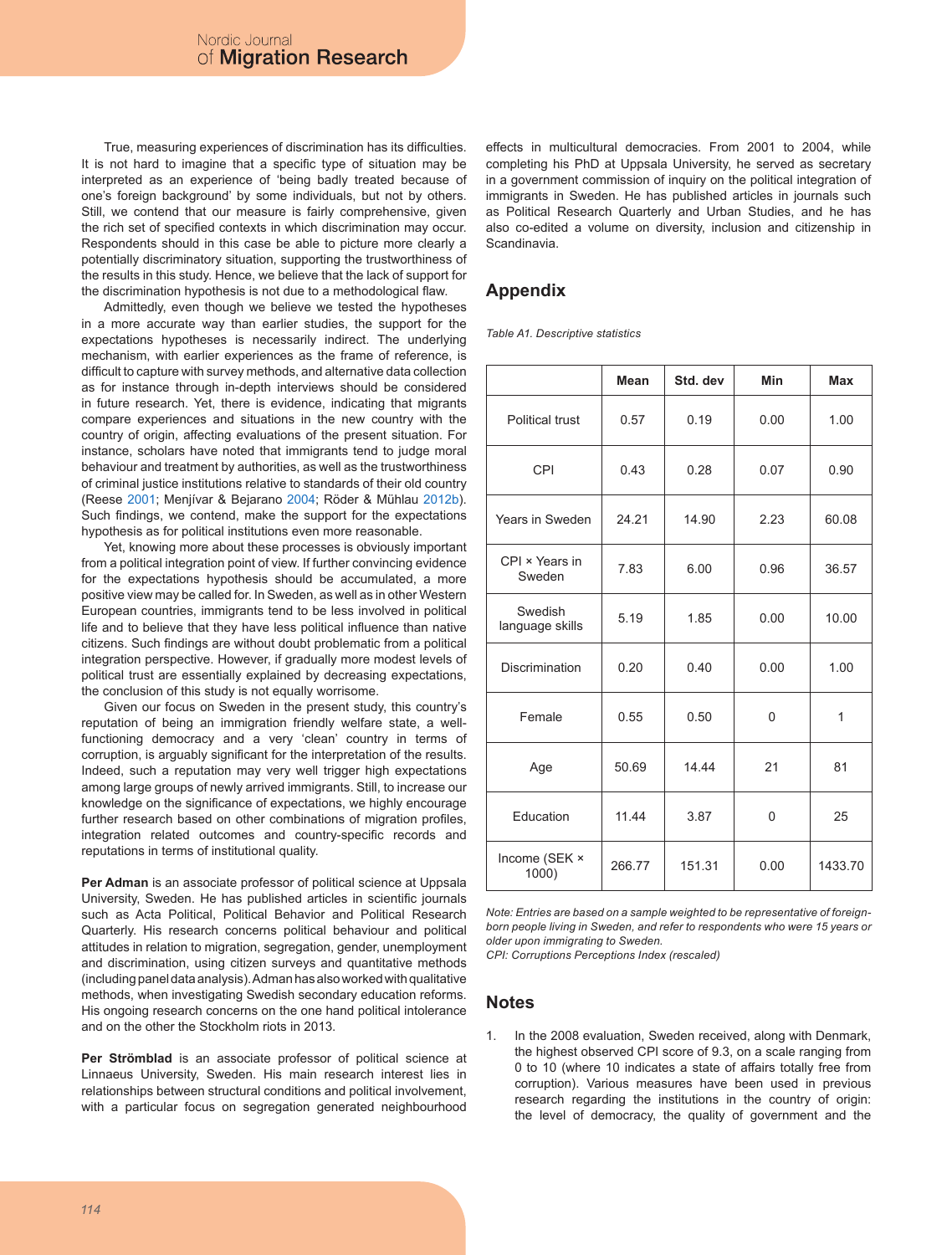level of corruption. The results seem to be very similar for all these measures, which is not surprising considering the, quite sensible, strong mutual correlations (see e.g. Lipset & Lenz 2000; Pellegrini & Gerlagh 2006).

2. Given the expanded model, one may also note a positive and significant effect of the income variable, suggesting that a vulnerable socioeconomic position is associated with lower levels of political trust. The economically more successful immigrants in Sweden tend to express higher confidence in Swedish political institutions.

#### **References**

- Adman, P & Strömblad, P 2000, *Resurser för politisk integration*, Integrationsverkets rapportserie 2000:16, Integrationsverket, Norrköping
- Alba, R & Nee, V 1997, 'Rethinking assimilation theory for a new era of immigration', *International Migration Review*, vol. 31, pp. 826–874.
- Alba, RD & Nee, V 2003, *Remaking the american mainstream: assimilation and contemporary immigration*, Harvard University Press, Cambridge.
- Anderson, CJ & Tverdova, YV 2003, 'Corruption, political allegiances, and attitudes toward government in contemporary democracies', *American Journal of Political Science*, vol. 47, pp. 91–109.
- Borevi, K 2010, 'Dimensions of citizenship: European integration policies from a Scandinavian perspective', in *Diversity, Inclusion and Citizenship in Scandinavia*, eds. B Bengtsson, P Strömblad & A-H. Bay, Cambridge Scholars Publishing, Newcastle, pp. 19–46.
- Dijkstra, S, Geuijen, K & de Ruijter, A 2001, 'Multiculturalism and social integration in europe', *International Political Science Review*, vol. 22, no. 1, pp. 55–84.
- Eger, MA 2010, 'Even in Sweden: The effect of immigration on support for welfare state spending', *European Sociological Review*, vol. 26, no. 2, pp. 203–217.
- Fennema, M. and J Tillie 2001. 'Civic Communities, Political Participation and Political Trust of Ethnic Groups.' *Connections*, 24:26–41
- FRA (European Union Agency for Fundamental Rights) 2009, *EU-MIDIS: European Union Minorities and Discrimination Survey*, European Union Agency for Fundamental Rights, Vienna.
- Gans, H 2007, 'Acculturation, assimilation and mobility', *Ethnic and Racial Studies*, vol. 30, no. 1, pp. 152–164.
- González-Ferrer, A 2011. 'The Electoral Participation of Naturalized Immigrants in Ten European Cities', in *Social Capital, Political Participation and Migration in Europe: Making Multicultural Democracy Work?* eds. L Morales & M Giugni, Palgrave Macmillan, Houndmills pp. 63–86.
- Gordon, MM 1964, *Assimilation in american life: the role of race, religion, and national origin,* Oxford University Press, New York.
- Greenberg, ES, Grunberg, L & Daniel, K 1996, 'Industrial work and political participation: beyond 'simple spillover'', *Political Research Quarterly* vol. 49, pp. 287–304.
- Hyman, HH 1960, 'Reflections on reference groups', *Public Opinion Quarterly*, vol. 24, no. 3, pp. 383–396.
- Karlsson, D & Tahvilzadeh, N 2010, 'The unrepresentative bureaucracy: ethnic representativeness and segregation in Scandinavian public administration', in *Diversity, Inclusion and Citizenship in Scandinavia*, eds. A-H Bay, B Bengtsson &

P Strömblad, Cambridge Scholars Publishing, Newcastle pp. 159–186.

- Koopmans, R. 2010, 'Trade-offs between equality and difference: immigrant integration, multiculturalism and the welfare state in cross-national perspective', *Journal of Ethnic and Migration Studies* vol. 36, no 6, pp. 1–26.
- Kumlin, S. 2004, *The personal and the political: how personal welfare state experiences affect political trust and ideology,* Palgrave Macmillan, New York.
- Kumlin, S & Rothstein, B 2005 'Making and Breaking Social Capital. The Impact of Welfare-State Institutions', *Comparative Political Studies*, vol. 38, no. 4, pp. 339–365.
- Lipset, SM & Lenz, GS 2000, 'Corruption, culture, and markets', in *Culture matters: how values shape human progress*, eds. LE Harrison & SP Huntington, New York: Basic Books.
- Maxwell, R 2010, 'Evaluating migrant integration: political attitudes across generations in Europe', *International Migration Review*, vol. 44, pp. 25–52
- Menjívar, C & Bejarano, CL 2004, 'Latino immigrants' perceptions of crime and police authorities in the United States: a case study from the Phoenix Metropolitan area', *Ethnic and Racial Studies*, vol. 27, no. 1, pp. 120–148.
- Michelson, MR 2003, 'The corrosive effect of acculturation. how mexican americans lose political trust', *Social Science Quarterly*, vol. 84, no. 4, pp. 918–933.
- Migration Policy Group 2011, *Migrant Integration Policy Index III.*  Retrieved from: <http://www.mipex.eu>.
- Myrberg, G 2007, *Medlemmar och medborgare. Föreningsdeltagande och politiskt engagemang i det etnifierade samhället*, Acta Unversitatis Upsaliensis, Uppsala.
- OECD 2012, *International migration outlook 2012*. Retrieved from: <http://www.oecd.org>.
- Pellegrini, L & Gerlagh, R. 2006, 'Corruption, democracy, and environmental policy: an empirical contribution to the debate', *The Journal of Environment & Development*, vol. 15, no. 3, pp. 332–354.
- Portes, A, Fernández-Kelly, P & Haller, W 2005, 'Segmented assimilation on the ground: the new second generation in early adulthood', *Ethnic and Racial Studies*, vol. 28, no. 6, 1000–1040
- Reese, L 2001 'Morality and identity in Mexican immigrant parents' vision of the future', *Journal of Ethnic and Migration Studies*, vol. 27, no. 3, pp. 455–472.
- Rothstein, B & Uslaner, EM 2005, 'All for all. Equality, Corruption, and Social Trust', *World Politics*, vol. 58, pp. 41–72.
- Röder, A & Mühlau, P 2011, 'Discrimination, Exclusion and Immigrants' Confidence in Public Institutions in Europe', *European Societies*, vol. 13, pp. 535–57